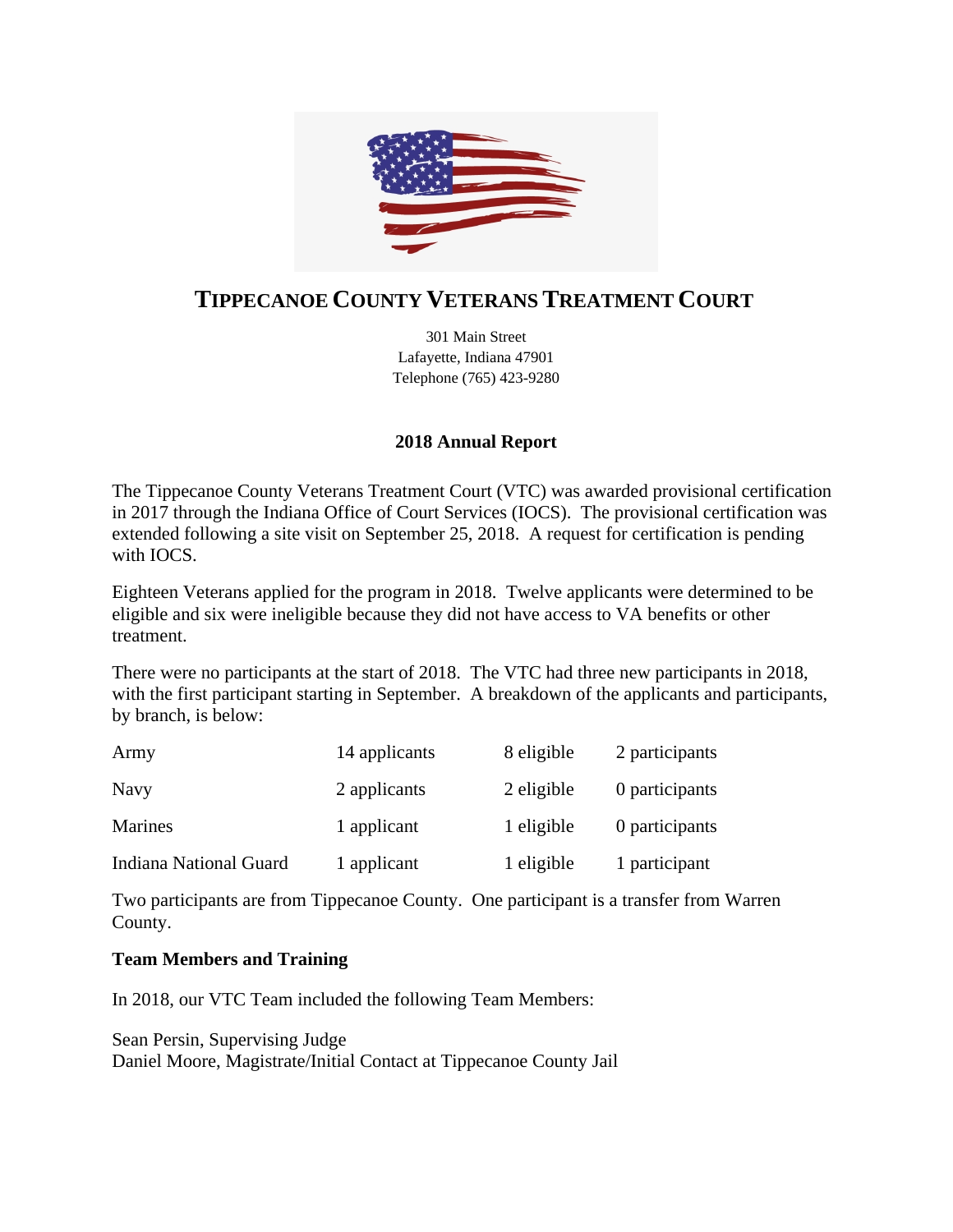Norman Henry, Program Coordinator/Case Manager Christopher Brophy, Probation Officer/Case Manager Jennifer Prange/Administrator Jonathan Dean/Matthew Lowry, Prosecuting Attorneys Thomas O'Connor, Defense Attorney Rebecca Sullivan/Kristine Ping, Mental Health Specialists Mark Mayhew/Sandy Whiteley, Veteran's Justice Outreach Coordinators Timothy Hilton, Veteran Mentor Coordinator Barry Richard/Robert Goldsmith, Tippecanoe County Sheriff

All Team members are volunteers. Timothy Hilton, the Veteran Mentor Coordinator, has recruited and trained several mentors, who appear in court each week. Thus far, all participants have been assigned their own Veteran Mentor.

Five team members attended the Battlemind to Home Summit in October 2018. Judge Persin attended the Comprehensive Drug Court Judicial Training in French Lick, Indiana in October 2018. Coordinator Norm Henry attended the PSC Staff Orientation, the DBT training conference and the Battlemind to Home Conference.

### **Income and Expenditures**

The VTC received a grant in 2016 from Indiana State Court Administration. A request to extend use of those funds was granted. Expenditures made in the fourth quarter of 2018 were not processed by the Auditor until 2019; accordingly, no funds were spent in fiscal year ending December 31, 2019.

Some participants have struggled with basic housing/food needs after being released from jail. Tim Hilton has worked with local Veteran organizations to provide for their basic needs. In addition, he has collected bus tokens and gift cards totaling \$295.00 to be used as rewards/incentives. The Team distributed \$100 in Wal-Mart gift cards and a \$25.00 in Goodwill gift cards to participants in 2018. The program has not received any cash donations and has not yet requested any money from the county general fund.

## **Activities**

Jennifer Prange worked with Tippecanoe County Information Technology to create a VTC website, with links to the application. Ms. Prange also created and distributed VTC posters to bring awareness to the program.

Tim Hilton and Judge Persin represented the VTC at the Convoy of Hope at the Tippecanoe County Fairgrounds in October 2018. In addition, Tim Hilton, Judge Persin and Magistrate Moore have spoken at local events to educate the public about the program.